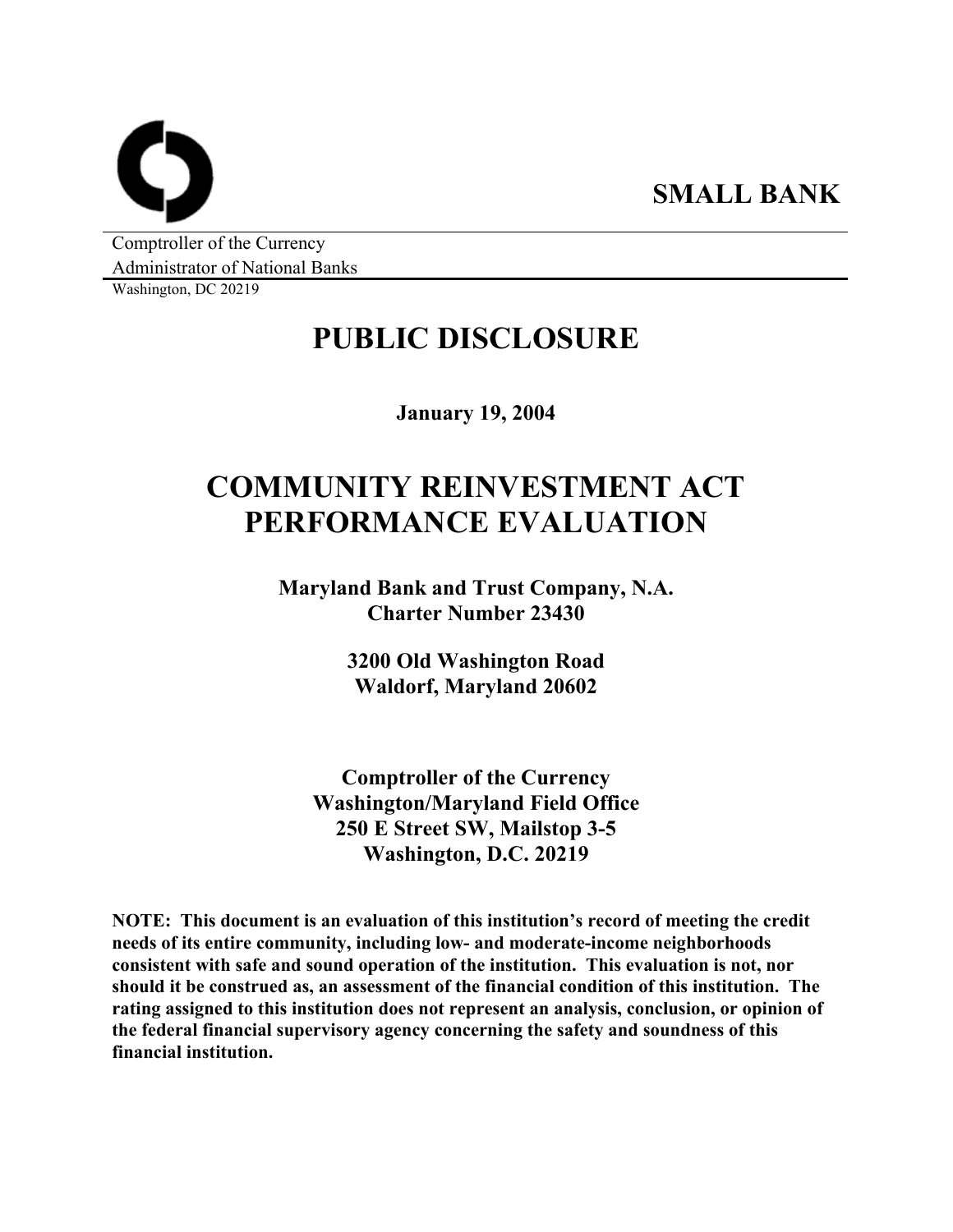**INSTITUTION CRA RATING:** This institution is rated **"Outstanding."** The factors supporting the bank's overall rating include:

- The loan deposit ratio is reasonable, averaging 71% for the evaluation period compared to 73% for similarly situated banks within the bank's assessment area.
- A substantial majority of loans are within the bank's assessment area. Over 90% of the number and nearly 90% of the dollar amount of loans originated during the evaluation period were made within the assessment area.
- MBT's responsiveness to the credit needs in its assessment area has been excellent. The bank made 3,689 loans totaling over \$182 million in the assessment area between 1999 and 2002. During this period, HMDA loans totaled 727 for \$54.8 million. Loans made to small businesses with revenues less than \$1 million during 2001 and 2002 totaled 234 loans for \$30 million, and the number of consumer loans in 2002 was 512 totaling over \$16 million.
- Loan distribution among individuals of different income levels in the assessment area is excellent. MBT made 43% of the number of residential real estate loans and 59% of the number of consumer loans to low- and moderate-income borrowers versus 33% of families with those same income characteristics in the assessment area. Lending to small businesses is strong. Businesses reporting revenues of \$1 million or less are 73% of businesses in the assessment area. Loans to businesses with revenues less than \$1 million was 74% of the number of loans and 53% of dollar amount of commercial loans made in 2001 and 2002.
- Geographic distribution of loans in the assessment area is excellent. MBT's record of meeting the opportunities that are available is very good. The bank made 13% of its HMDA reportable loans in moderate census tracts during the evaluation period. Moderate-income tracts represent 14% of the assessment area. This comparison is particularly favorable given the level of owner occupied housing at 10% in those moderate tracts. Nearly 5% of commercial loans originated in 2001- 2002 were made in moderate-income census tracts. This percentage is considered reasonable given the limited lending opportunities and considerable competition in this rural and scarcely populated segment of the assessment area.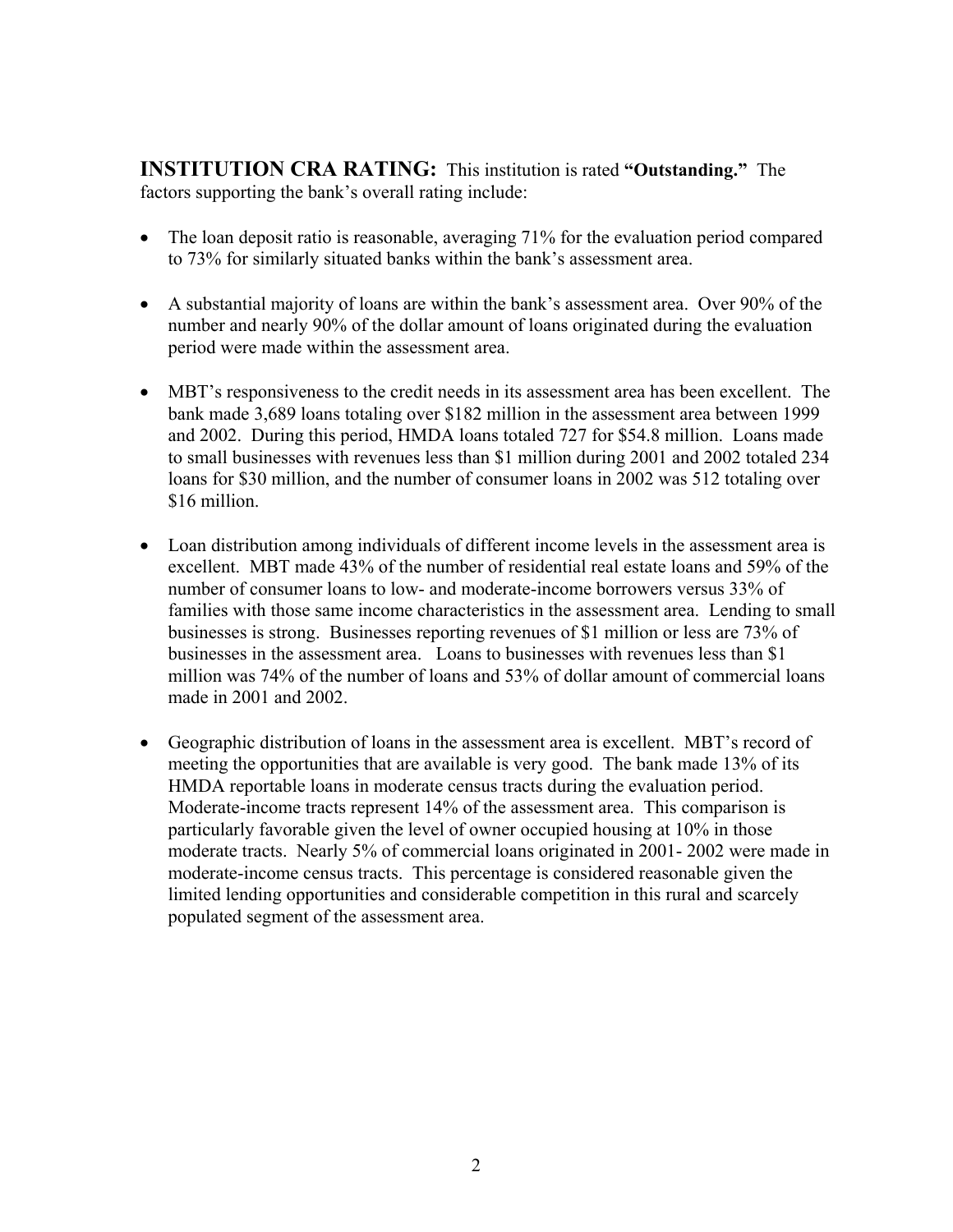## **DESCRIPTION OF INSTITUTION**

Maryland Bank and Trust Company, N.A. (MBT) is a full service bank established in 1959. MBT is 100% owned by Maryland Bankcorp, Inc., a single bank holding company, and has one wholly owned subsidiary, MB&T Financial Services, Inc., formed in 2002. The previous CRA performance evaluation was completed as of September 30, 1998, and a rating of "Satisfactory" was assigned.

MBT's main office is located in Lexington Park, Maryland, in St. Mary's County; executive offices and the operations center are located in Waldorf, Maryland, Charles County; and eleven full service branches operate in Prince Georges, Calvert, Charles, and St. Mary's County. To better serve its community, MBT opened four branches since the last performance evaluation in 1998. The bank also maintains 24 hour ATMs at 9 of the 11 branches and five remote cash dispensing ATMs within the assessment area. The La Plata, Maryland branch was destroyed by a tornado April 2002. The bank has been operating from a modular office since that time with a newly constructed branch expected to be completed by the fall of 2004. MBT continues to seek opportunities to open additional branch sites throughout the assessment area.

As of December 31, 2002, total assets were \$281 million with gross loans of \$153 million and deposits of \$266 million. Lending activity remains centered in real estate secured loans, (i.e., commercial real estate and residential real estate loans). The following is a breakdown of MBT's loan products and percentages of the total loan portfolio:

| Loans Secured by Real Estate:     | Non-Real Estate Loans: |              |       |
|-----------------------------------|------------------------|--------------|-------|
| Construction and Land Development |                        | 6% Business  | 20%   |
| 1-4 Family Residential            |                        | 39% Consumer | $5\%$ |
| Non-Farm, Non-Residential         | 30%                    |              |       |

MBT reported net income of \$1.4 million, a net interest margin (NIM) of 4.27%, and a return on average assets (ROAA) of .54%. The bank's NIM and ROAA have declined slightly during the review period. We compared the bank's performance to similarly situated banks, which includes insured commercial banks within MBT's assessment area with assets between \$89 and \$409 million that operate three or more banking offices. Amidst strong competition from its peers and other non-bank lending entities in the assessment area, MBT has been consistently profitable and has adequate resources to meet the credit needs within its community. Additionally, there are no economic or legal impediments inhibiting the bank's ability to identify and satisfy community credit needs.

## **DESCRIPTION OF ASSESSMENT AREA**

MBT's assessment area remained unchanged since the previous OCC performance evaluation and consists of Charles, Calvert, St. Mary's, and lower Prince Georges County (Southern Maryland). With the exception of St. Mary's County, the majority of the assessment area is within the Washington, DC-MD-VA-WV Metropolitan Statistical Area (MSA) 8840. The assessment area is divided into 51 census tracts based on 1990 US Bureau of Census information. The assessment area complies with the legal requirements of CRA and does not arbitrarily exclude low-to-moderate geographies. According to the 1990 census the total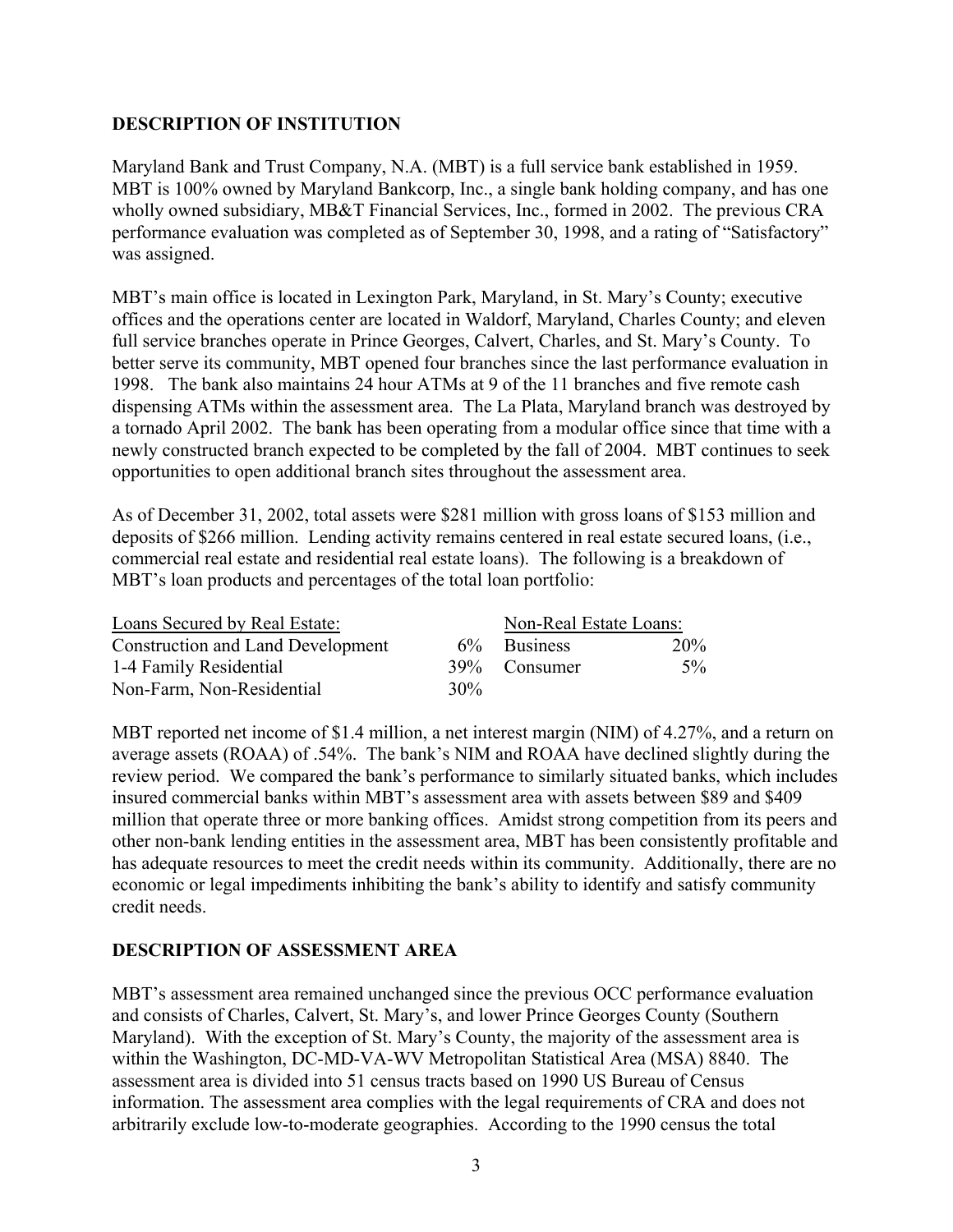population in the bank's MSA and non-MSA assessment area is 262,459 individuals.

The following table reflects the breakdown of census tract characteristics within the bank's assessment area based on 1990 Census Bureau information. As shown, in 1990 14% of the census tracts in the assessment area were considered moderate-income areas and there were no low-income census tracts. There is one undefined census tract with zero population in the bank's assessment area. MBT's seven moderate census tracts are scarcely populated, mostly rural, and located in low-lying areas on the Potomac and Patuxent rivers. As such, lending opportunities are very limited in the moderate census tracts.

| Designation         | # Census Tracts | % Of Total<br><b>Tracts</b> |
|---------------------|-----------------|-----------------------------|
| Low Income          |                 | $0\%$                       |
| Moderate<br>Income  | 7               | 14%                         |
| Middle Income       | 32              | 63%                         |
| <b>Upper Income</b> | 11              | 22%                         |
| Not Applicable      |                 | $2\%$                       |
| <b>Total</b>        | 51              | 100%                        |

The local economy remains strong. Southern Maryland, which is the bank's assessment area, has experienced significant population and business growth since the last evaluation. Military base expansion along with the affordability of housing and close proximity to Washington, DC, has led to substantial residential and commercial development. The median family income in 2002, according updated 1990 US Census, was \$82,145 in the bank's assessment area. The federal government remains the largest employer in the bank's assessment area, including the Naval Surface Warfare Center at Indian Head in Charles County and Patuxent Naval Air Station in St. Mary's County. Other large employers include Civista, Calvert, and St. Mary's hospitals, Besche and Southern Maryland Oil companies, College of Southern Maryland, and Southern Maryland Electric Cooperative.

One community contact was performed in conjunction with this CRA evaluation. The contact offered that the community banks are meeting the credit needs of the community. The individual interviewed specifically noted that Maryland Bank & Trust has provided financing as well as support for the organization. There are opportunities within the assessment area for financial institutions to provide affordable credit for housing, interim and gap financing for community development organizations, and development of affordable housing projects. Within the bank's assessment area there are two Enterprise Zones – in Waldorf, Charles County, and Lexington Park, St. Mary's County. Enterprise Zones are designated areas for revitalizing existing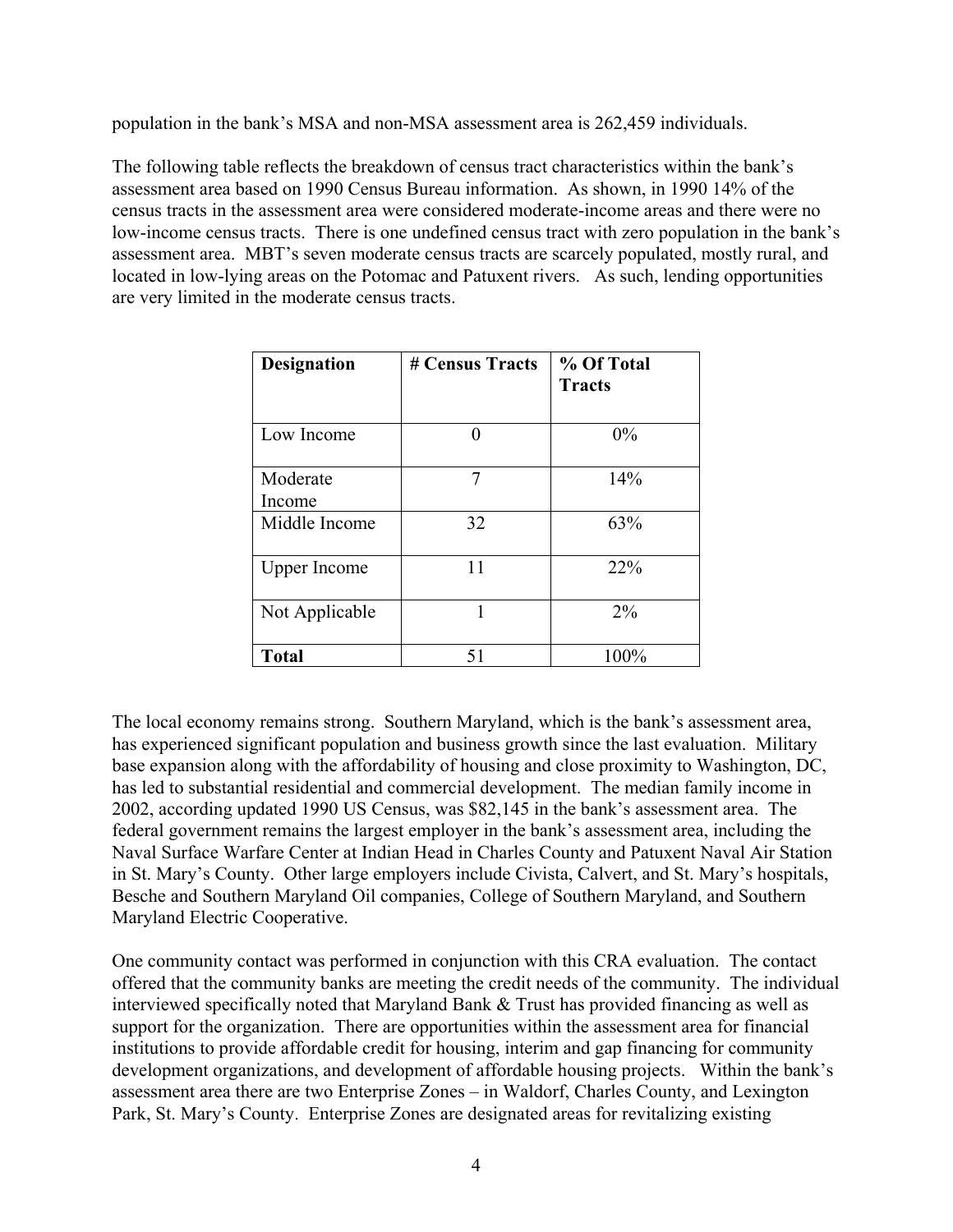businesses and providing incentives to attract new business into distressed areas. These zones create economic opportunities that lead to jobs for all residents and provide the foundation on which residents can become economically self-sufficient. Within the zones, there are opportunities to lend for property renovations, working capital, inventory financing, and for the purchase, start up or expansion of small businesses. Competition for those opportunities from other local financial institutions as well as non-bank companies, such as American Express, is heavy because Southern Maryland has so few moderate-income census tracts providing opportunities to meet CRA requirements.

## **LOAN TO DEPOSIT RATIO**

MBT's loan to deposit ratio is reasonable and commensurate with its size and financial condition as well as competition in the assessment area. Over the 16 quarters from 1999 to 2002, the loan to deposit ratio averaged 71% compared to similarly situated banks within the bank's assessment area averaging 73% and national peer 77% for the same period. The bank's loan-to-deposit ratio reflects the strong competition among the similarly situated banks in the bank's assessment area.

## **LENDING IN ASSESSMENT AREA**

A vast majority of the bank's lending activity is within its assessment area during the evaluation period as shown in table below. Consistently the bank has originated over ninety percent of the number of loans and nearly ninety percent of the dollar volume of loans within the assessment area.

| Year         | # Of Loans In<br><b>Assessment</b><br>Area | % In<br><b>Assessment</b><br>Area | <b>Amount of</b><br>Loans | % In<br><b>Assessment</b><br>Area |
|--------------|--------------------------------------------|-----------------------------------|---------------------------|-----------------------------------|
| 1999         | 1,275                                      | 95%                               | \$50,317                  | 90%                               |
| 2000         | 879                                        | 96%                               | \$39,023                  | 90%                               |
| 2001         | 818                                        | 94%                               | \$43,738                  | 88%                               |
| 2002         | 717                                        | 93%                               | \$49,577                  | 89%                               |
| <b>Total</b> | 3689                                       | 95%                               | \$182,655                 | 89%                               |

**LENDING IN THE ASSESSMENT AREA** 

## **LENDING TO BORROWERS OF DIFFERENT INCOME AND BUSINESSES OF DIFFERENT SIZES**

MBT's distribution of loans, given the bank's assessment area demographics, reflects excellent penetration among borrowers of different incomes, especially to low-to-moderate families. The table below is based on the bank's data, which we tested and found reliable. Although, not required, MBT is capturing income characteristics of consumer borrowers. The consumer table below reflects 2002 data only. As shown in the tables, the bank exceeds the benchmark for family income characteristics for the number of loans within the bank's census tracts. By comparison, MBT made 43% of the number of residential real estate loans and 59% of the number of consumer loans to low-to-moderate borrowers versus 33% of families with those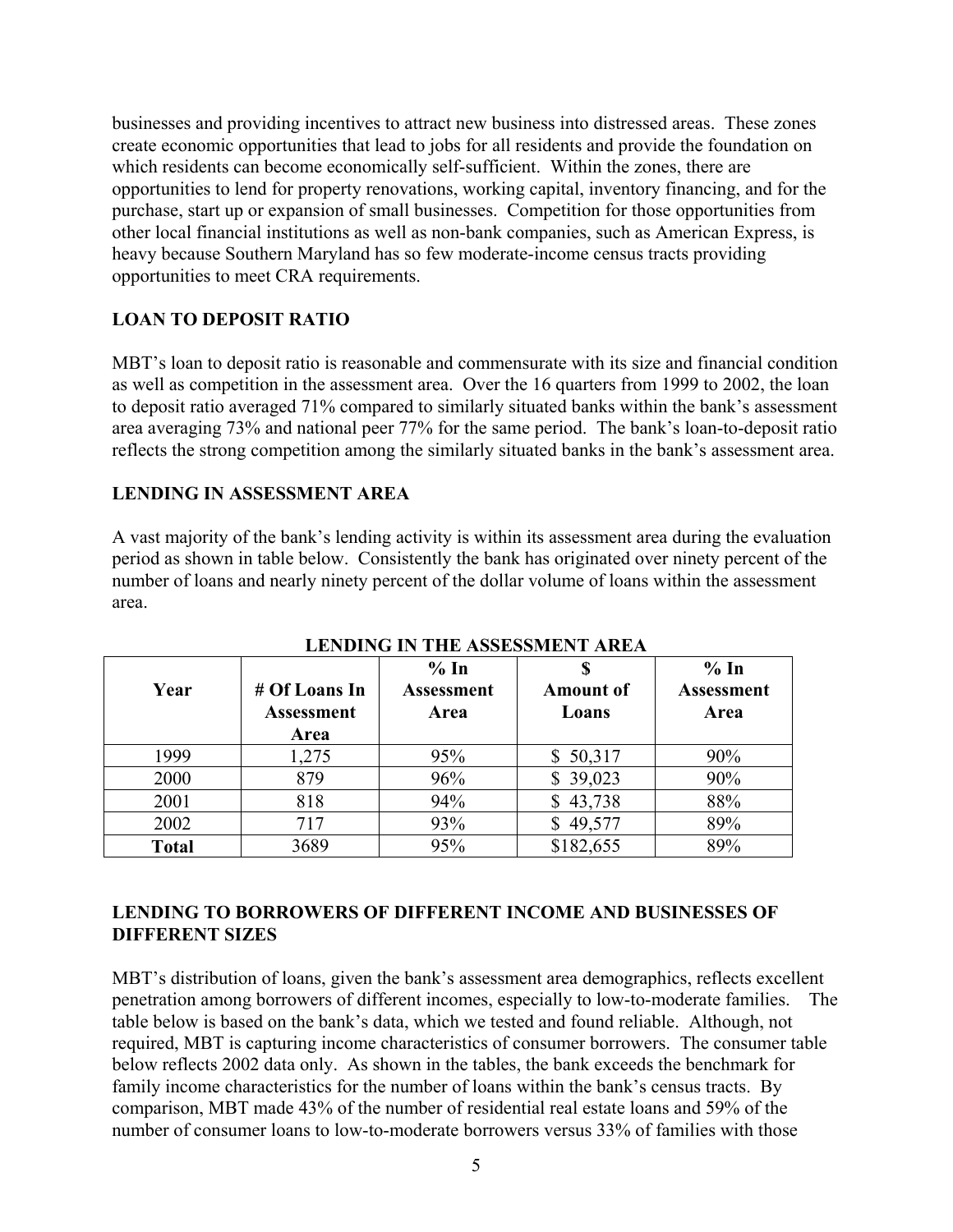same income characteristics in the assessment area.

| LENDIN TV RESIDENTIAL DORRVNERS OF DIFFERENT INCOMES (1777-4004) |            |            |          |            |                      |  |  |  |  |
|------------------------------------------------------------------|------------|------------|----------|------------|----------------------|--|--|--|--|
| Income                                                           | # Of Loans | % Of Total | \$(000)  | % Of Total | <b>Family Income</b> |  |  |  |  |
| <b>Designation</b>                                               |            |            |          |            | Characteristic       |  |  |  |  |
|                                                                  |            |            |          |            |                      |  |  |  |  |
| Low                                                              | 144        | 20%        | \$3,321  | 6%         | 14%                  |  |  |  |  |
| Moderate                                                         | 168        | 23%        | \$7,143  | 13%        | 19%                  |  |  |  |  |
| Middle                                                           | 190        | 26%        | \$11,243 | 21%        | 27%                  |  |  |  |  |
| Upper                                                            | 225        | 31%        | \$33,134 | 60%        | 40%                  |  |  |  |  |
| <b>Total</b>                                                     | 727        | 100%       | \$54,841 | 100%       | 100%                 |  |  |  |  |

#### **LENDING TO RESIDENTIAL BORROWERS OF DIFFERENT INCOMES (1999-2002)**

## **LENDING TO CONSUMER BORROWERS OF DIFFERENT INCOMES (2002)**

| Income<br><b>Designation</b> | # Of Loans | % Of Total | \$(000)  | % Of Total | <b>Family Income</b><br>Characteristic |
|------------------------------|------------|------------|----------|------------|----------------------------------------|
| Low                          | 180        | 35%        | \$1,107  | $7\%$      | 14%                                    |
| Moderate                     | 121        | 24%        | \$1,798  | 11%        | 19%                                    |
| Middle                       | 92         | 18%        | \$3,486  | 21%        | 27%                                    |
| Upper                        | 119        | 23%        | \$10,017 | 61%        | 40%                                    |
| <b>Total</b>                 | 512        | 100%       | \$16,408 | 100%       | 100%                                   |

MBT's record of lending to businesses of different sizes, as shown in the table below, is more than reasonable. The bank provided the business loan data below that covers the evaluation period. Of the 318 business loans originated in 2001 and 2002, 234 or 74% were to small businesses with revenues under \$1 million, which is just over the 70% of the businesses reporting income and located within the MBT's assessment area that have annual revenues under \$1 million (1990 US Census).

| ерирну то вознувает от ритенент анев |                          |         |            |            |  |  |  |  |
|--------------------------------------|--------------------------|---------|------------|------------|--|--|--|--|
| <b>Business</b>                      | % Of Total<br># Of Loans |         | $$$ (000s) | % Of Total |  |  |  |  |
| <b>Revenue Size</b>                  |                          |         |            |            |  |  |  |  |
| $\leq$ \$1 million                   | 234                      | 74%     | \$29,752   | 53%        |  |  |  |  |
| $>= $1$ Million                      | 84                       | 26%     | \$25,952   | 47%        |  |  |  |  |
| <b>Total</b>                         | 318                      | $100\%$ | \$55,704   | $100\%$    |  |  |  |  |

#### **LENDING TO BUSINESSES OF DIFFERENT SIZES**

## **COMMUNITY DEVELOPMENT LENDING**

The bank actively pursues Small Business Administration guaranteed loans programs and participates in community development programs to provide financing to small businesses that may not qualify otherwise. During the evaluation period, MBT made 19 loans ranging in size from \$9,000 to \$815,000 totaling over \$2 million to small businesses with revenues less than \$1 million located in the Lexington Park Enterprise Zone. These loans, while in middle-income census tracts, helped to provide community revitalization to the Lexington Park business district with loans to start and expand small businesses. The bank also issued a \$440,375 letter of credit in place of a surety bond for a housing project designated for low-income persons in the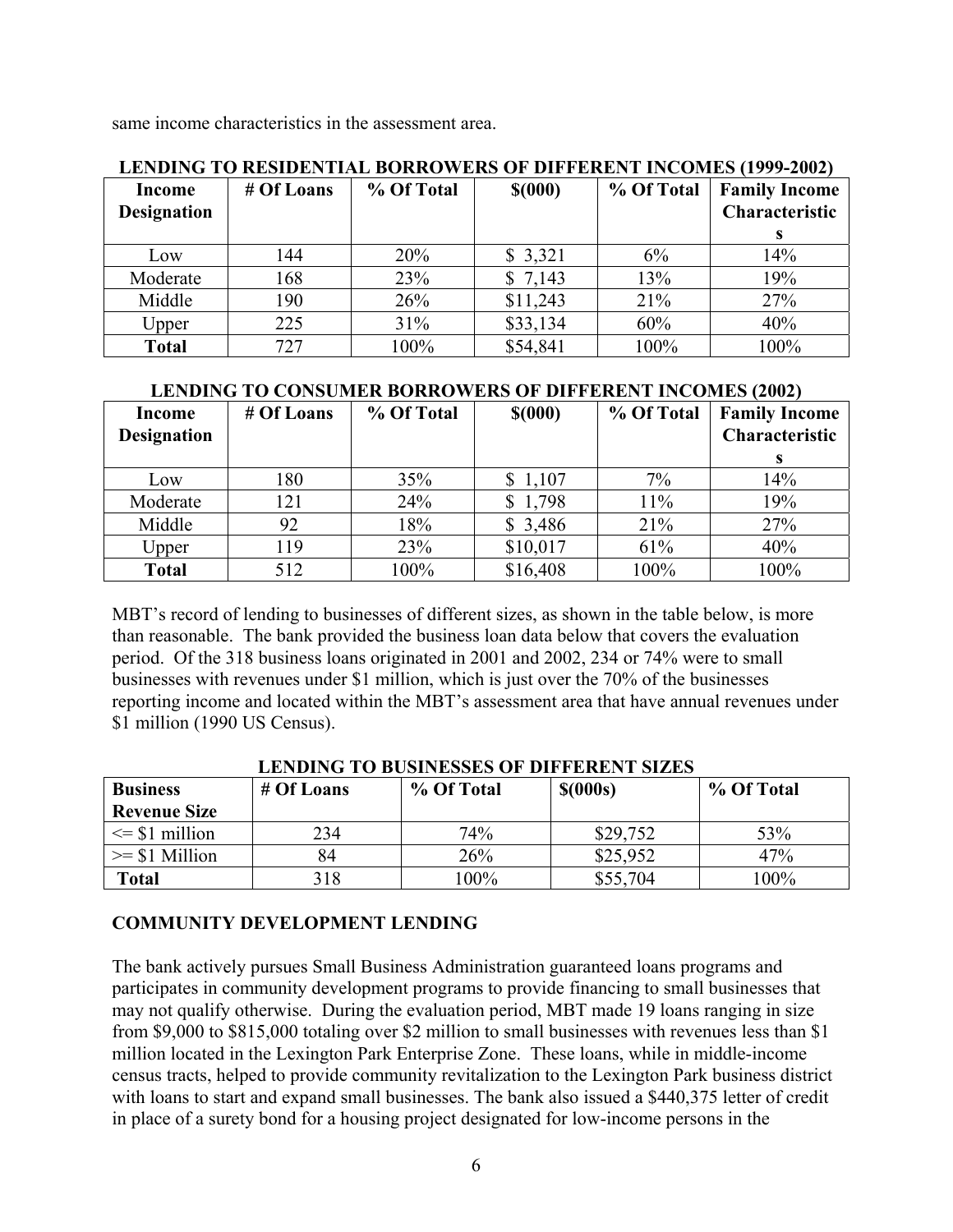Lexington Park Enterprise Zone. The Waldorf Enterprise Zone, located in a moderate-income census tract, is inactive but is there to provide incentives for new businesses and assistance to existing small businesses within the zone. Waldorf's business district is economically sound and has experienced significant economic growth in recent years. The face of Waldorf's business district is changing from the locally owned small business to the more prominent national brand businesses. It is just a matter of time before Waldorf's zone is revitalized.

## **GEOGRAPHIC DISTRIBUTION OF LOANS**

MBT's geographic distribution of loans originated reflects excellent dispersion throughout their assessment area, especially in the moderate tracts. Moderate census tracts, within the bank's assessment area represent 14% of MBT's assessment area but offer limited lending opportunities having only 10% of the housing in these tracts being owner occupied. MBT's HMDA reportable loans made in moderate census tracts during the evaluation period represented 13% of those loans.

| <b>Census Tract</b><br><b>Income Level</b> | Low                            |                       | Moderate                       |                                                                                             | <b>Middle</b> |                       | <b>Upper</b>  |                                  |
|--------------------------------------------|--------------------------------|-----------------------|--------------------------------|---------------------------------------------------------------------------------------------|---------------|-----------------------|---------------|----------------------------------|
| Loan type                                  | $\frac{6}{9}$<br><b>Tracts</b> | $%$ Of<br>оf<br>Loans | $\frac{6}{9}$<br><b>Tracts</b> | $%$ Of<br><b>Census Number Census Number Census Number Census Number</b><br>of Loans Tracts | $\frac{0}{0}$ | $%$ Of<br>of<br>Loans | $\frac{6}{9}$ | $%$ Of<br><b>Tracts</b> of Loans |
| <b>Residential</b>                         |                                |                       | 14%                            | 13%                                                                                         | 63%           | 67%                   | $22\%$        | 20%                              |

**Residential Real Estate Distribution of Loans in MBT's AA** 

(One census tract within the assessment area has no designation and represents 2%)

The 1990 Census reports that 16,955 businesses are located within the bank's assessment area. Of those businesses reporting income in the assessment area, 73% have revenues less than \$1 million. During the evaluation period, MBT made nearly 5% of the number of small business loans in its assessment area's moderate-income census tracts. This reflects reasonable distribution within moderate-income census tracts that represent 14% of the bank's assessment area. Lending opportunities within these tracts are very limited. As stated above, moderateincome census tracts within the bank's assessment area are mostly rural and scarcely populated. Businesses located in those areas are generally seasonal due to their close proximity to the Potomac and Patuxent rivers. Further, competition for lending opportunities is strong.

| <b>Census Tract</b><br><b>Income Level</b> | Low           |                          | Moderate      |                                                              | <b>Middle</b> |        | <b>Upper</b>  |        |
|--------------------------------------------|---------------|--------------------------|---------------|--------------------------------------------------------------|---------------|--------|---------------|--------|
| <b>Loan Type</b>                           | $\frac{6}{9}$ | $%$ of                   | $\frac{6}{9}$ | $%$ of                                                       | $\frac{0}{0}$ | $%$ of | $\frac{6}{9}$ | $%$ of |
|                                            |               | <b>Census   Number  </b> |               | <b>Census   Number   Census   Number   Census   Number  </b> |               |        |               |        |
|                                            |               | <b>Tracts of Loans</b>   |               | Tracts of Loans Tracts of Loans Tracts of Loans              |               |        |               |        |
| Small                                      |               |                          | $14\%$        | $5\%$                                                        | 63%           | 75%    | $22\%$        | 20%    |
| Business/Farm                              |               |                          |               |                                                              |               |        |               |        |

**Geographic Distribution of Loans to Businesses/Farms in MBT's AA**